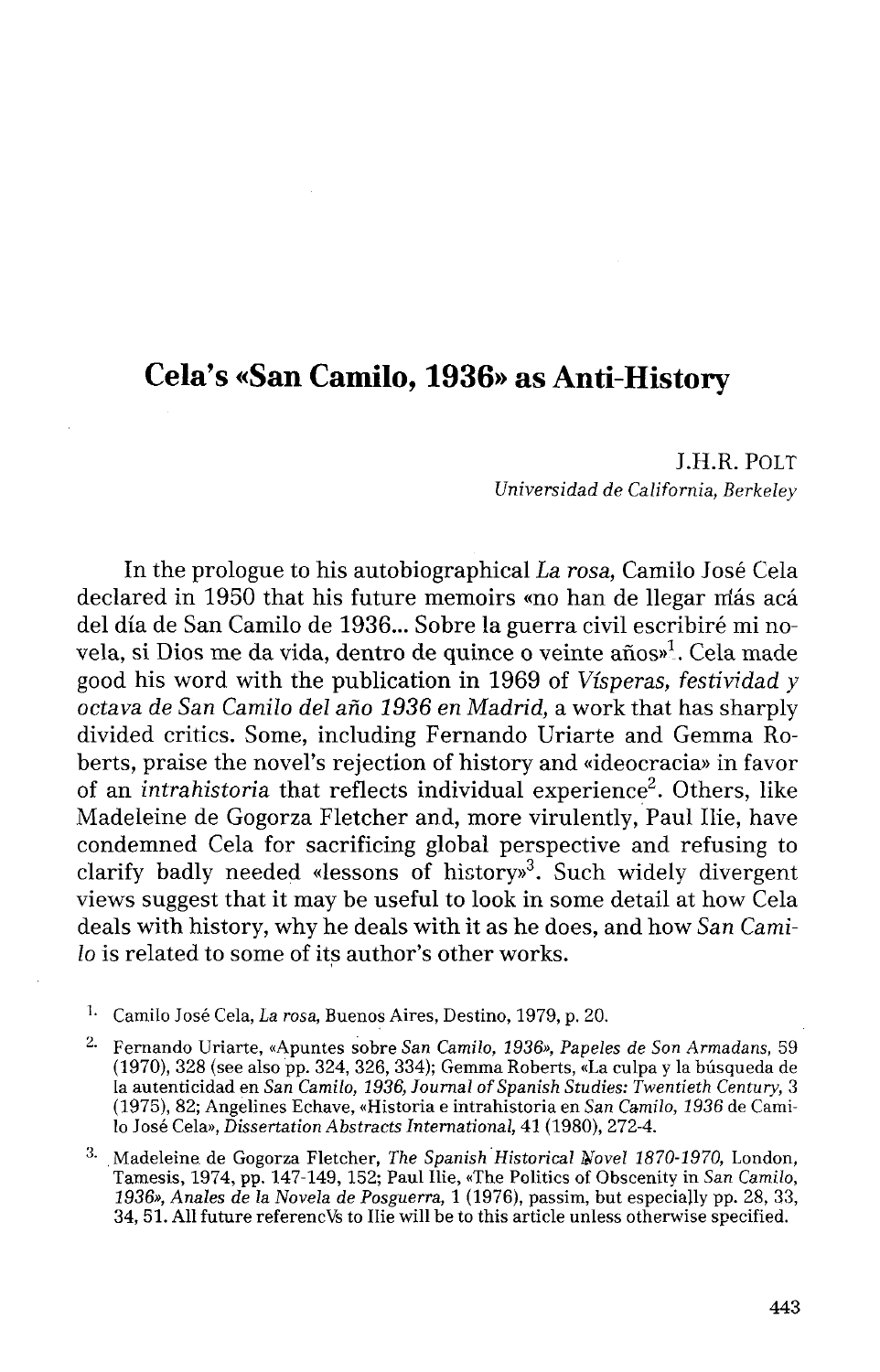The subject of San *Camilo* seems to be an historical event, the outbreak of the Spanish Civil War; yet we shall do better to think of it as dealing with the personal experience of that event as distinguished from the event itself. The two are not the same thing. Our knowledge of our experiences is immediate and unique, regardless of the accuracy with which our impressions may reflect objective realities. Experience is, in other words, life itself as each of us lives it for himself. The concept of an historical event, on the other hand, is an ordering and classification of countless individual actions and experiences, most, if not all, of which are inevitably not experienced directly by the orderer and classifier. It is not life, but an abstraction from life.

This distinction is related to the essence of narration. A novelist is faced by infinite possibilities in terms of characters, action, and descriptive details; yet even the most prolix descriptive artist necessarily rejects most of these possibilities and selects others, imposing on them an order he may consider necessary but that is, clearly, of his invention. This selection and ordering of narrative materials seems always to have concerned Cela, whose experimentation with narrative technique can be interpreted as an attempt to see how closely fiction, within the constraints of its unavoidable artificiality, can approach the form and immediacy of life. In a preliminary note to *La colmena,* Cela describes that novel as «un trozo de vida narrado paso a paso, sin reticencias, sin extrañas tragedias, sin caridad, como la vida discurre, exactamente como la vida discurre»<sup>4</sup>. His narration, he is telling us, develops in an open-ended time with a minimum of authorial structuring. The inescapable paradox is, of course, that only careful structuring can give the impression of formlessness; and Cela recognizes this when he declares, only a few lines farther on, that the book's «arquitectura es compleja, a mí me costó mucho trabajo hacerla».-Eleven years later, in the prefatory note to the fourth editton of *La colmena,* the author returns to this topic: «y éste es un libro de historia, no una novela» (p. 111). He suggests that his narrative is, as far as possible, an uncontrived and unordered reflection of (chaotic) life.

*History* and *life,* in these comments pf Cela's, mean much the same thing, because history is here used in the sense of the history that one makes by living: «La historia es como la circulación de la sangre o como la digestión de los alimentos»<sup>5</sup> . *History,* in other

<sup>4</sup> Camilo José Cela, *La colmena,* ed. Raquel Asún, Madrid, Castalia, 1984, p. 105.

<sup>5</sup> - Ibíd., «Nota a la tercera edición», p. 108.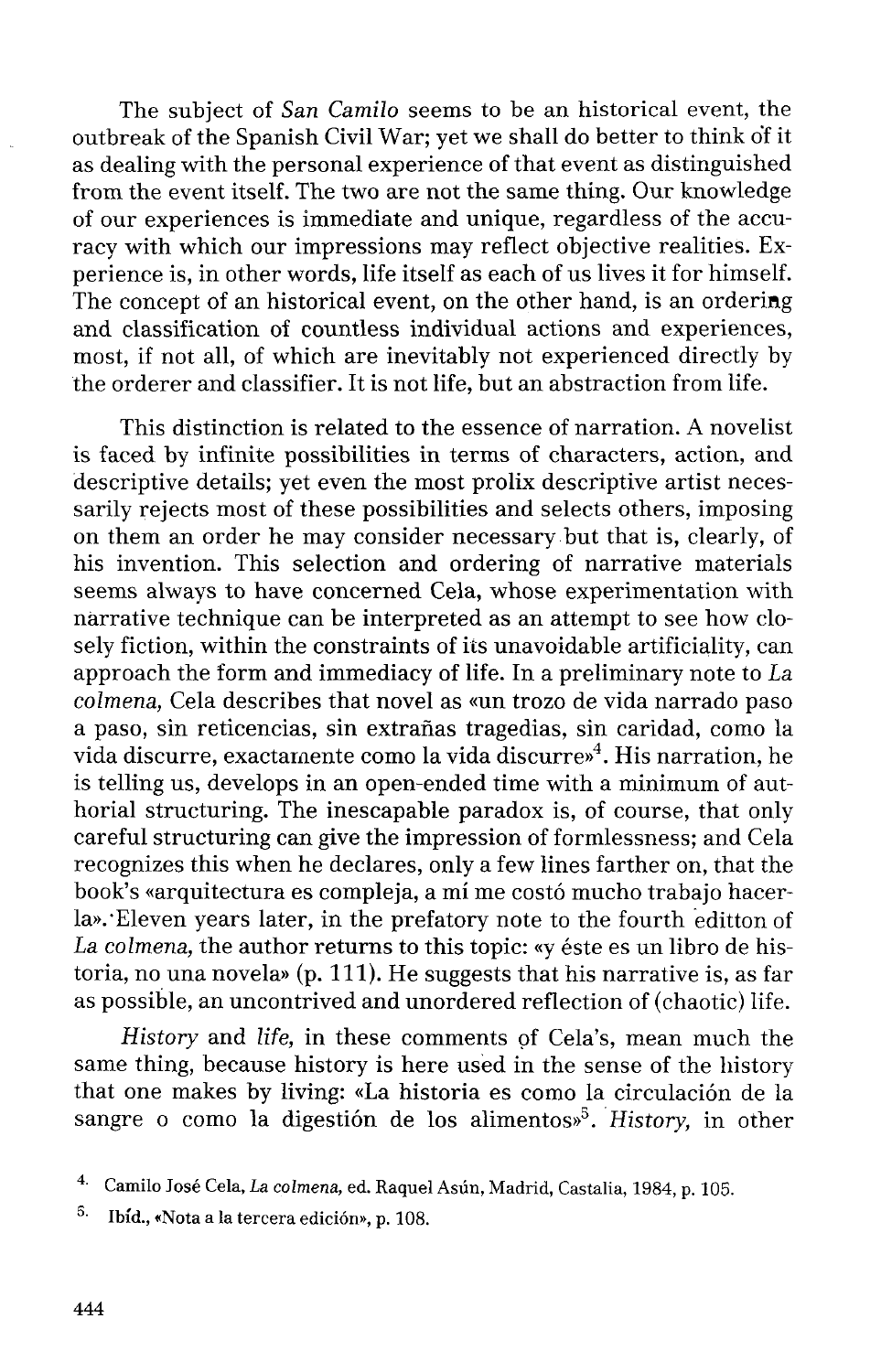words, is something like Unamuno's *intrahistoria,* the minute, biological flow of many individual existences<sup>6</sup>. History can also have another meaning, however: the history that one writes or reads. While making history requires only the existenee of living beings who go about their activities, writing history requires an historian, who, like the author of a novel, must select and order characters and events from among the countless ones existing at any time<sup>7</sup>. He jusges their importance, exposes the causal connections among them, and observes the operation of principies. He identifies a government, a people, or a state as protagonist, making something like a fictional character out of an abstraction; and even if he speaks of historical individuals, he necessarily focuses, as does a novelist with his creations, on only some of their actions and experiences. In his attempt to make sense of the apparent chaos of experience, the historian must abstract from immediate life, destroy the vividness of experience, and, in a sense, dehumanize events, which are no longer envisaged in and for themselves, but as part of a larger pattern.

Historians, as is their business, have sought to makes sense of the events of the 18th. of July, and so have such novelists as Foxá, Aub, Sender, García Serrano, and Gironella. In San *Camilo,* however, Cela gives us not a bird's-eye view of those events but rather a worm's-eye view. His novel tries to convey the unstructured and unmediated *experience* of those July days, not the historical event as abstracted from experience by historians<sup>8</sup>. Structure is unavoidable,

<sup>8.</sup> See Roberts, p. 24. Janet W. Díaz, «Techniques of Alienation in Recent Spanish Novéis», JSST:TC, 3 (1975), 6-7, places Cela's approach in the context of a trend in the contemporary novel. Gogorza Fletcher notes that «Cela chooses to sink the major events history has already sorted out for us back into the undifferentiated mass of trivia from which they first emerged, to give the raw material of history, the unprocessed daily events, in the way they appeared at the time» (p. 149). This critic, allowance made for her faith in history, clearly defines Cela's purpose but condemns it because it does not agree with her view of what an «historical novel» should be. For a stimulating discussion of essentially the same problem with respect to an earlier time, see Stephen Gilman, «A Generation of Conversos», *Romance Philology,* 33 (1979), 87-101.

<sup>6</sup> See Echave, cited in n. 2 above.

 $^{7.} \;$  My attention was drawn to this fact by Hayden White in a lecture delivered at Berkeley on May 6, 1980. For a fuller develoBment of this point, see White's *Metahistory: The Historical Imagination in Nineteenth-Century Europe,* Baltimore, The Johns Hopkins University Press, 1973, especially «Introduction: The Poetics of History», pp. 1-38. On history's attempts to structure «the temporal flux» and on the reification, even deification, of history, see also Hans Meyerhoff, *Time in Literature,* Berkeley and Los Angeles, University of California Press, 1968, pp. 96-98.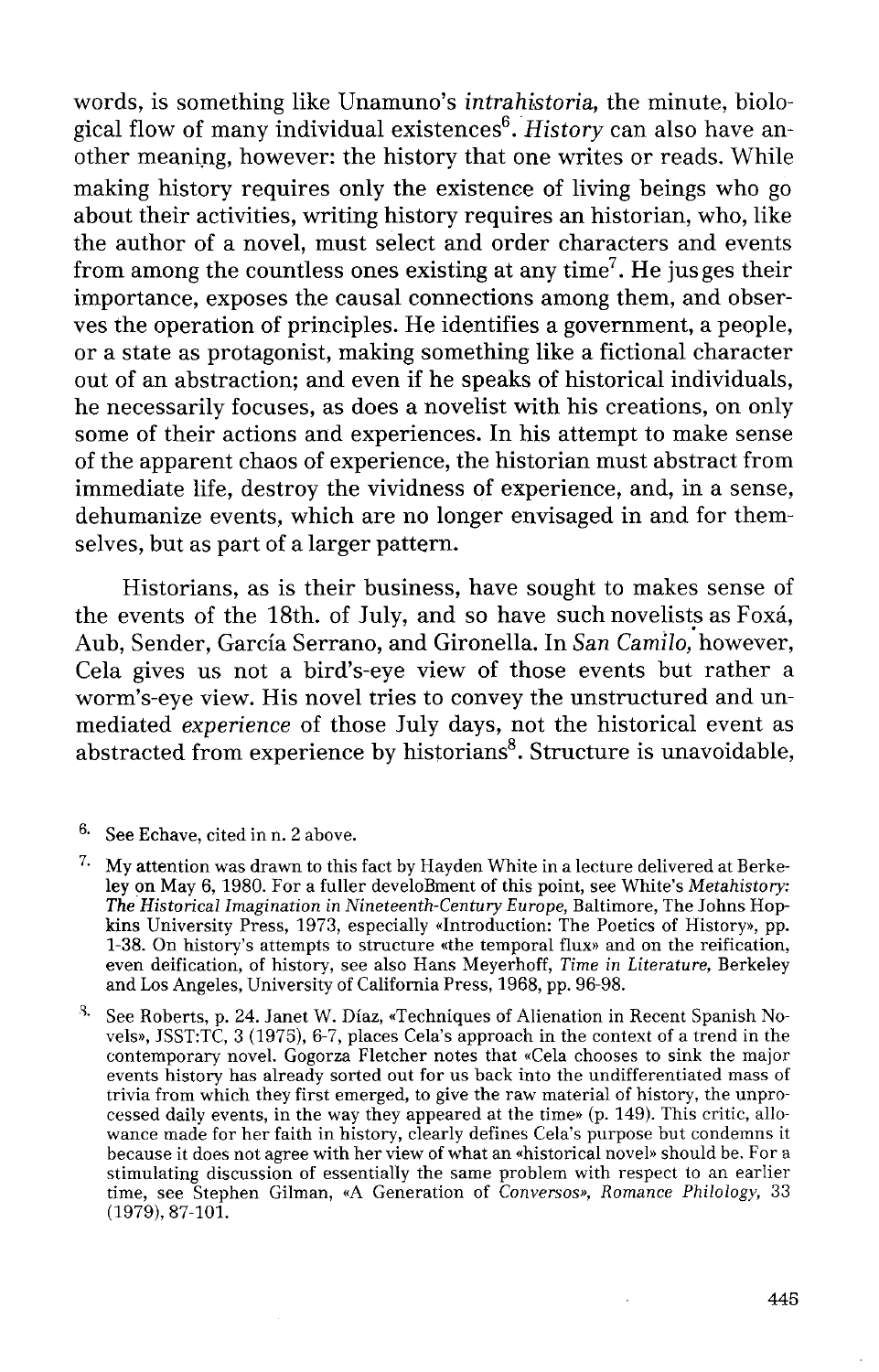but its aim here is to render less the meaning than the feeling of the event. Perhaps because our minds necessarily seek meaning, the paradoxical outcome of this process is to suggest that the feeling *is* the meaning, of at least the most important meaning, because, being nonabstract, it is the only one we can know directly. This conclusion is an extension of what Ilie has identified with respect to the temporal structure of *La colmena,* Cela's «voluntad de mantenerse en el único aspecto de un cosmos cambiante del que se posee plena aprehensión: el momento mismo. *Sólo el ahora es conocedero, tangible;* la conciencia humana trata más efectivamente con el presente, porque cualquier momento pasado es una idealización, una entidad inconcreta dependiente de un incierto recuerdo»<sup>9</sup> . Significantly, *San Camilo* is written mainly in the present tense $^{10}$ .

The author's problem in San *Camilo* is how to render the jmmediacy of experience. The mirror before which the narrator so often finds himself is emblematic of this problem and of the relationship between experience and objective reality<sup>11</sup>. The mirror is reflection, in various senses: in that of meditation, as the narrator takes stock of his life and his feelings, in that of the reproduction of reality through our experience or impressions of it, and in that of narration, the mirror, as Stendhal would have it, held to life's road. In all of these senses, the mirror is problematical, as is suggested by the opening lines of the novel:

> Uno se ve en el espejo y se tutea incluso con confianza, el espejo no tiene marco, ni comienza ni acaba, o sí, sí tiene un marco primoroso dorado con paciencia y panes de oro pero la luna no es de buena calidad y la imagen que devuelve enseña las facciones amargas y desencajadas, pálidas y como de haber dormido mal, a lo mejor lo que sucede es que devuelve la atónita faz de un muerto todavía enmascarada con la careta del miedo a la muerte, es probable que tú estés muerto y no lo sepas; los muertos también ignoran que lo están, ignoran absolutamente  $\text{todo}^{\text{12}}$ .

- 10 Pierre L. Ullman, «Sobre la recitificación surrealista del espejo emblemático en *San Camilo, 1936* de C.J. Cela», *Neophilologus,* 66 (1982), 377.
- $11.$  On the mirror, see the article by Ullman, and Janet Pérez, «Historical Circumstance and Thematic Motifs in San *Camilo, 1936», The Review of Contemporary Fiction,* 4, N.<» 3 (Fall 1984), 72-75.
- <sup>2.</sup> Camilo José Cela, *Vísperas, festividad y octava de San Camilo del año 1936 en Madrid,* Madrid, Alianza Editorial and Ediciones Alfaguara, 1979, p. 13.

<sup>9</sup> - Paul Ilie, *La novelística de Camilo José Cela,* Madrid, Gredos, 1963, p. 130, emphasis added.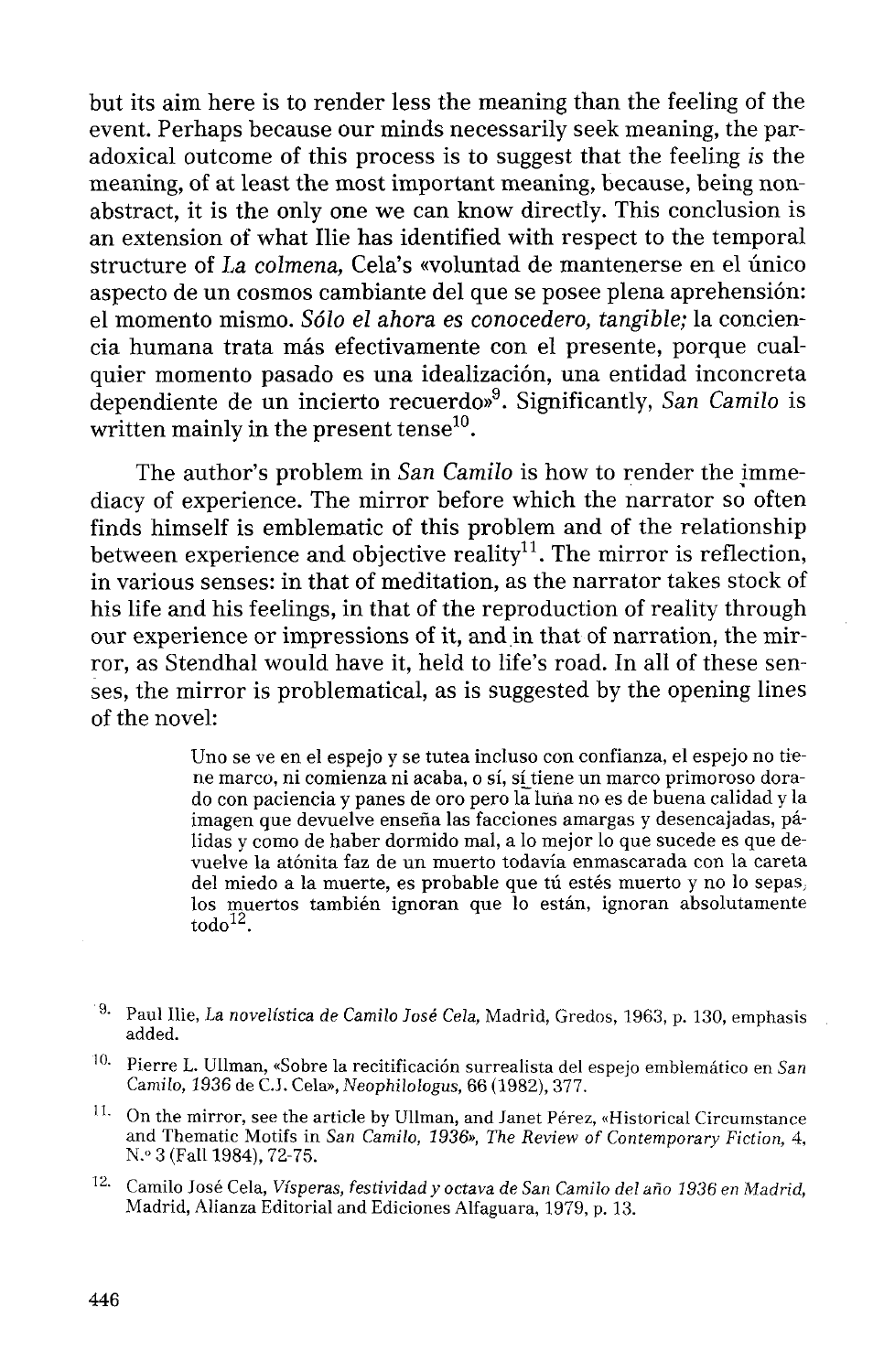A proper frame would separate the world within the mirror from the world without, the world of subjective experience from that of objective reality, the world of the narration from the limitless possibilities beyond that world. In San *Camilo,* however, both frame and mirror are problematical. The frame may not exist («el espejo no tiene marco»), and the narrator may therefore be unable to distinguish between one world and another; or, conversely, the frame may be all too apparent, carefully elaborated by the craftsman whose job it is to make this separation (the narrator or historian), while the glass may "be incapable of accurately reflecting reality. Near the end of San *Camilo,* the narrator questions not only the reliability but even the authenticity of his reflection  $-i.e.,$  experience-, as he tells himself that he never had a mirror and has always had to use someone else's (pp. 321-22). Perhaps, the narrator seems to suggest, even what he has taken to be his experience has been manufactured for him by others.

The mirror also serves to double the narrator into t?e implied speaking *yo* and the spoken-to *tú.* In the mirror the narrator sees «ese otro que es él y no es él al mismo tiempo» (Roberts, p. 75), an image that has the same features as he, but arranged in diametrically opposite order. This play of images is particularly appropriate to a subject related to the Civil War: *tú* is *yo,* just as, on a national scale, *they* are we, people of the same race and language. This interplay and ultímate identity of the self and the other is made clear on page 118:

> Aquí no vale cerrar los ojos eso es en la cuaresma y esto otro es un carnaval de sangre en el que todos llevamos puesta una máscara con salpicaduras de sangre propia o ajena, bien mirado es lo mismo, lo malo es la sangre que se derrama fuera de sus cauces y va perdiendo su color y su velocidad, yo soy un asesino o un asesinado, poco importa, lo malo es el plural, nosotros somos unos asesinos o unos asesinados vosotros sois unos asesinos o unos asesinados ellos son unos asesinos o unos asesinados...

The carnival is not here simply «pretense and play» (Ilie, p. 39), but an orgiastic ritual that the author presents as a threat, as he does other rituals. Cela suggests that shedding another man's blood is equivalent to shedding one's own when *yo* and *tú,* we and *they,* are ultimately the same. Far from being an «irresponsible» metaphor *(Ibid.),* this passage captures the terrible poignancy of civil war, when men kill those like most them, indeed, in a sense, themselves.

The narrator *(yo* and *tú)* may be one thing but could as well be another. This indecisiveness and ambiguity, which is at the same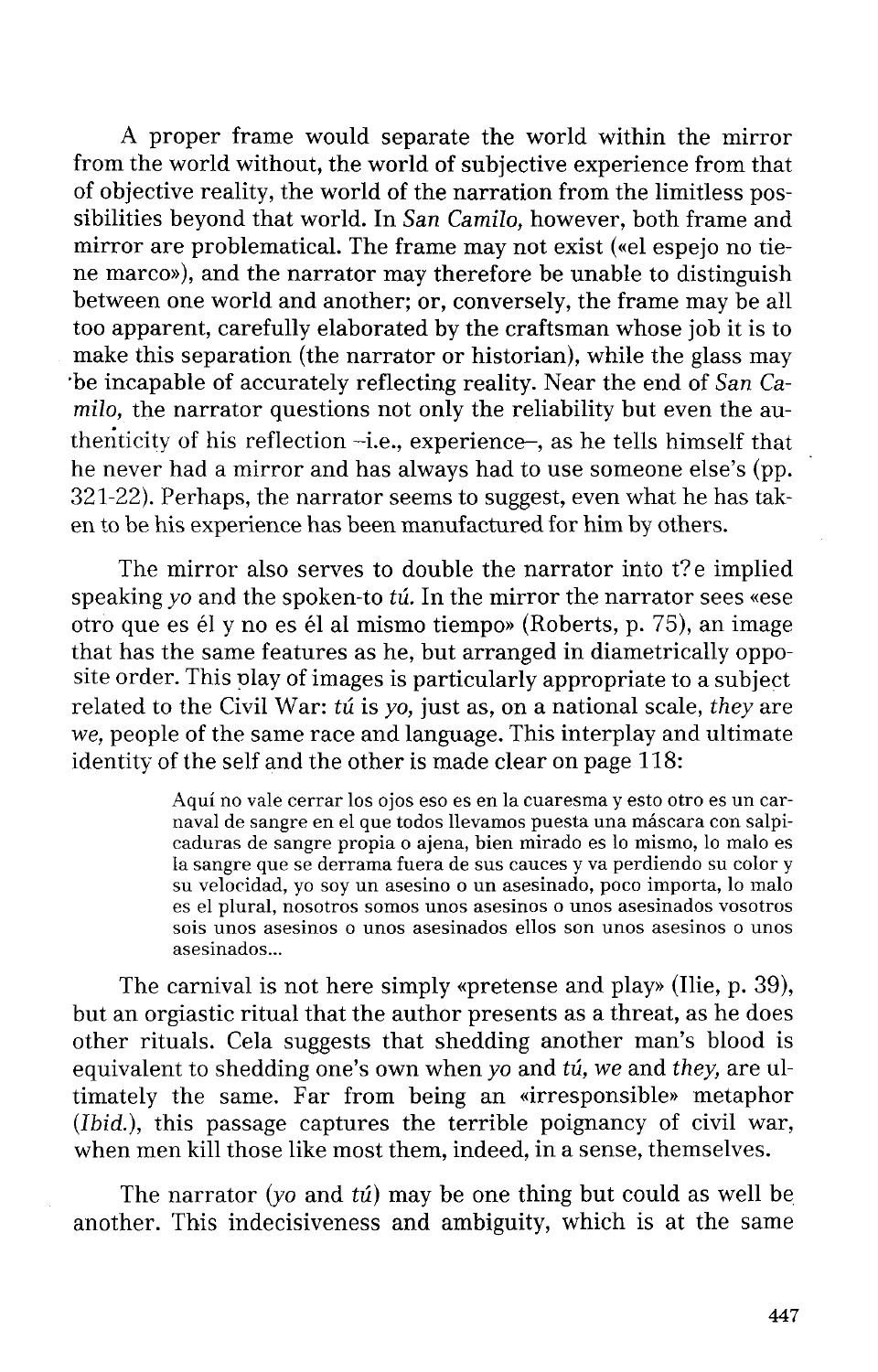time an inclusiveness, in seen in the narrator's musings about the assault on the Montaña barracks:

> ¿Tú estás en la plaza de España durante el asalto al cuartel?, dilo, no tengas miedo, tú estás a la parte de fuera vestido con el mono de las milicias y con el fusil dispuesto pero sin dotación de bombas de mano, tampoco tienes municiones en abundancia ni entusiasmo ni demasiada alegría, no temas confesar la verdad, tú estás dentro de los muros del cuartel vestido de soldado aunque sin insignias y con el fusil dispuesto, no tienes bombas de mano y la munición te escasea, no tienes un des medido entusiasmo ni demasiada alegría, no temas confesar la verdad... (p. 235).

The repetitive style, of which Cela is so fond, here suggests the mirror-like similarity of the opposing sides, as they are reflected, at least potentially, in the protean narrator.

Such imprecisión leads Ilie to declare that «since narrative perceptions imoose themselves on the reader as reliable data, some assurance would be desirable that the mind which narrates them so audaciously is not obsessed or excessively neurotic» (p. 49). In a more neatly packaged novel, a pseudo-historian could order and interpret events for us; but Cela's narrator is both obsessed (by his own sexuality) and neurotic (because of the siren calis of heroism and his fear of and incapacity for action). The only thing reliable about his perceptions is that he perceives them; through the symbolism of the mirror, the novel repeatedly suggests that the observer and the medium of his observation are hopelessly distorted and distorting. The narrator exists not to give «reliable data» but to convey his fallible and distorting perceptions, which for him, as is the case for each of us, are the only immediately accessible knowledge.

The narration that issues from Cela's narrator is a typographically undifferentiated mixture of heterogeneous materials, characterized by long sentences whose loose colloquial structure allows repeated and abrupt shifts of topic. Developments that are important from the historian's point of view remain imbedded in their caleidoscopio context. Thus Don Roque Barcia learns of the kidnaping of Calvo Sotelo from a café waiter, yet nothing distinguishes this intelligence from the apparently irrelevant information that surrounds it (Don Roque's taste in cigarettes, the summer vacations of Joaquín and Serafín Alvarez Quintero) (p. 8). The news of the military uprising in Morocco is first heard, or rather, not heard, on the radio:

> Don León no escucha la radio, acaba de enterarse de que su mujer ha muerto como un pajarito, pero la radio funciona, vaya si funciona,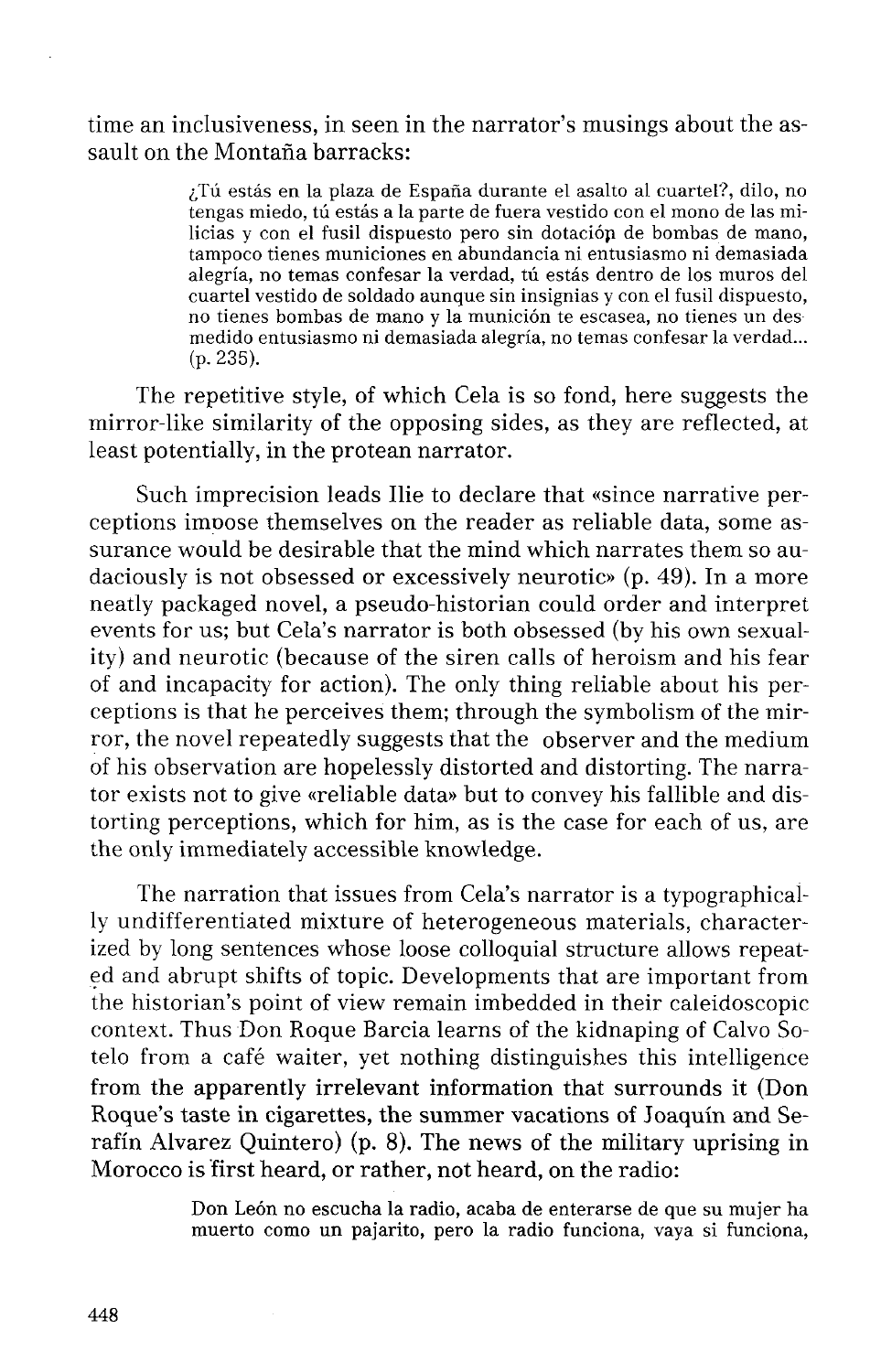Unión Radio emite su primer diario hablado *La Palabra* a las ocho mientras casi todo el mundo duerme, se ha frustrado un nuevo intento criminal contra la república... Una parte del ejército de Marruecos se ha levantado en armas... (p. 140, ellipses in the text).

As no one listens to the radio, its message falls into a void, though then rumor takes over and communicates the news (pp. 141-48). An historical event thus has no reality here except as experience; what counts is not what has happened in Morocco, but what each character hears or fails to hear, believes or fails to believe about it.

Similarly, the murder of Lt. Castillo is presented not with the hindsight of the historian but as experienced by its contemporaries. A witness mixes his story of the shooting with details of how he lost his glasses<sup>13</sup>. According to one account, Castillo was killed near the Calle de Fuencarral; according to another, on Fuencarral (pp. 70, 71). Different theories about who did it surface in the discord of unidentified voices:

> Al teniente Castillo lo mataron los falangistas, dicen que él había matado a Andrés Sáenz de Heredia, el primo de José Antonio, en el entierro del teniente de la guardia civil al que mataron los guardias de asalto en la Castellana durante el desfile conmemorativo de los cinco años de república, en aquel entierro murieron diez o doce personas más, no señor, al teniente Castillo lo mataron los comunistas para echarle la culpa a los falangistas, están ustedes equivocados, al teniente Castillo no lo mataron ni los unos ni los otros, fue un crimen pasional, tampoco, fue un crimen de maricones, oiga, ¿no lo habrá matado un taxi al cruzar la calle?, no, a lo mejor murió de enfermedad y no lo quieren decir... (p. 85).

The first explanation offered here is the generally accepted one<sup>14</sup>; from there on the hypotheses become increasingly absurd. The same process occurs with the murder of Calvo Sotelo: «A Calvo Sotelo lo mataron los guardias de asalto para vengar la muerte del teniente», which is historical truth; but then come other, more or less improbable, conjectures (pp. 85-86). Cela is not hiding established facts, but showing how the individual who lives immersed in events, experiencing them directly without the benefit (and distortion) of the or-

Page 70. This witness is one Sr. Fernán Cruz, according to *El Sol,* July 14, 1936, p. 12.

<sup>14.</sup> See Hugh Thomas, *The Spanish Civil War,* New York, Harper & Row, 1963, pp. 104, 120-21.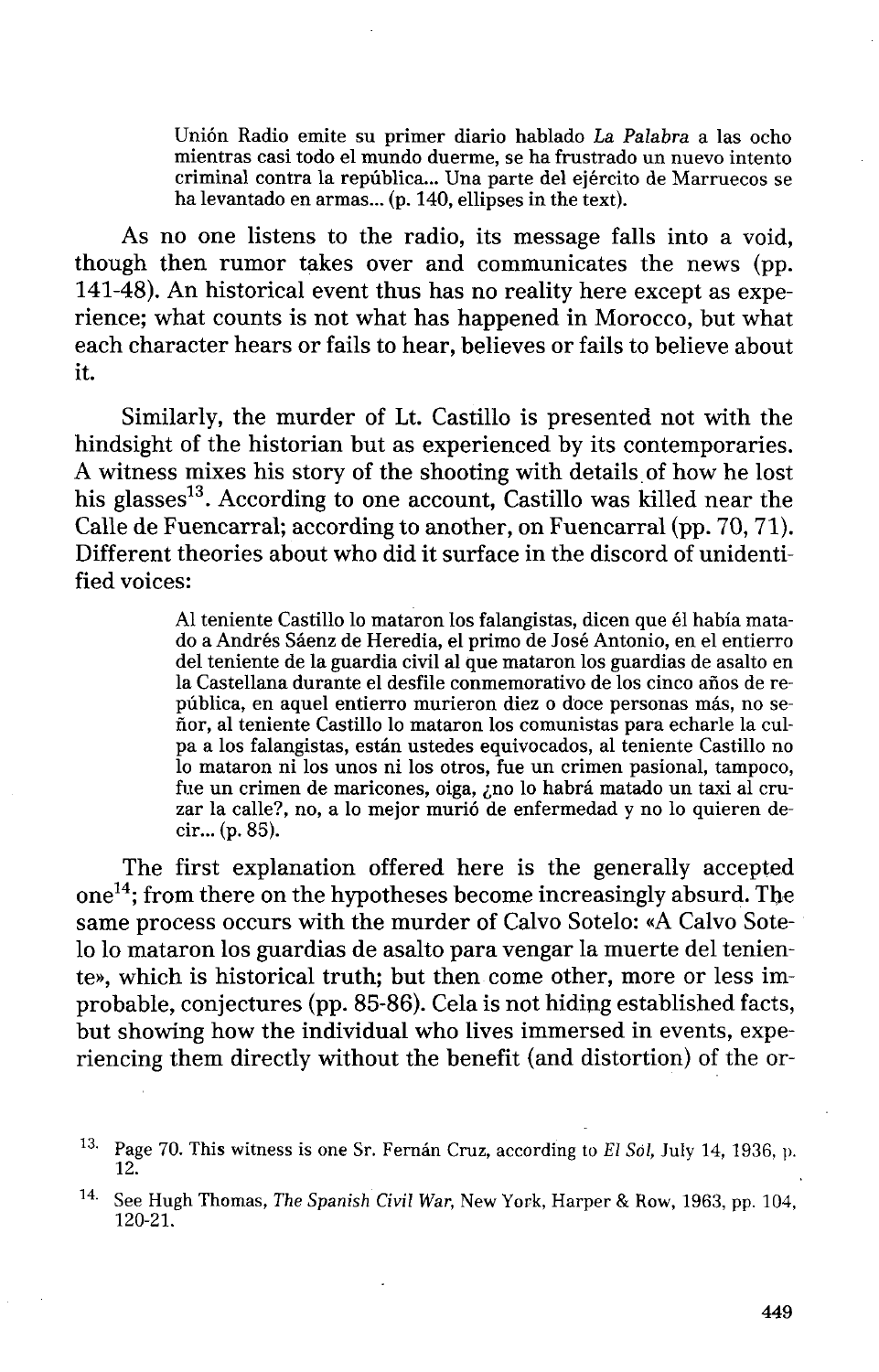dering bird's-eye view of the historian, gets his news in specific ways and often as a jumble of conflicting reports.

As if to reinforce this subjectivization of objective events, Cela also presents the same process in reverse, so that absurd notions and purely subjective fancies are cloaked in the language of scientific pronouncements: «Nadie lo sabe pero el primer rey que hubo en el mundo nació de un monstruoso huevo de golondrina» (p. 203); «Si a una mujer la preña su hermano el hijo sale tonto pero si la preña su padre, no» (p' 224); «El carácter de las mujeres puede conocerse estudiándoles la forma del ombligo» (p. 301). This pseudoscientific discourse is to be found in several of Cela's novels and reaches its culmination in *Oficio de tinieblas 5;* in San *Camilo* it is a further indication of the unreliability of the nárrator and of the precariousness of all knowledge.

«No perdamos la perspectiva, yo ya estoy harta de decirlo, es lo único importante», says Doña Rosa at the beginning of *La colmena;*  but in San *Camilo,* «lo que pasa es que estamos demasiado cerca y carecemos de perspectiva» (p. 166). An unidentified voice, presumably the narrator's, explains that «la historia vista desde cerca confunde a todos, a los actores y a los espectadores, y es siempre muy minúscula y estremecedora, también muy difícil de interpretar» (p. 78). San *Camilo* has, of course, a structure; but it is one that imitates the unstructured chaos of life (pace the believers in a teleology, be it deistic or historical-materialist).

Why this rejection of history? Because it is not life but only oné more narrative genre. After a random account of more or less important news followed by the text of some brief advertisements, Cela's narrator declares that «el periódico no da para más, la verdad es que por quince céntimos tampoco se pueden pedir los *Episodios Naciona*les» (p. 22). The reference to Galdós's novels, rather than to the works of established historians, suggests the essential similarity between history and fiction. It also reminds us that the *Episodios,* with their introduction of fictional participant-observers into historical contexts, try, in effect, to give the reader the experience of historical events, though perhaps with less attention to the problematic nature of such an attempt than we find in San *Camilo.* The newspaper is yet another narrative, history shot on the wing, so to speak; but the difference between it and Galdós's books is less one of kind than one of price and. one supposes, of aesthetic quality. Both are abstractions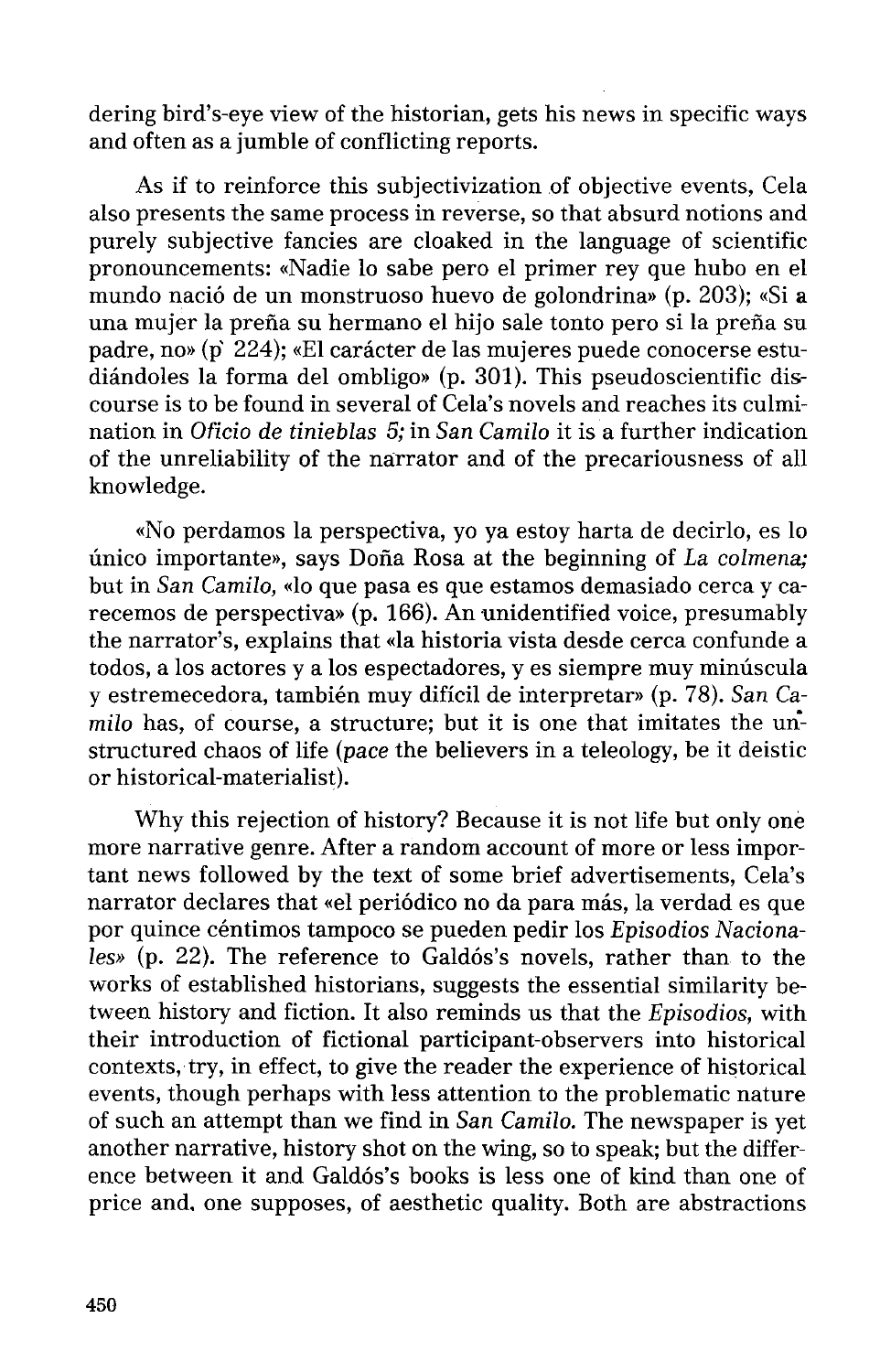from reality **maáe witk** words; and words lend themselves to manipulation by leaders and to the spawning of violence: «es fácil fabricar asesinos basta con vaciarles la cabeza de recuerdos y llenársela de aire ilusionado, de aire histórico» (p. 76). To understand this assertion in the context of Cela's novelistic *corpus,* we must recall the preliminary note to the third edition of La *colmena* (1957):

> Está todavía lejano el tiempo en que se sepa que *el apóstol* y *el iluminado son carne de manicomio,* insomne y temblorosa flor de debilidad. La historia, la indefectible historia, va a contrapelo de las ideas. O al margen de ellas. Para hacer *la historia* se precisa no tener ideas... La historia es como la circulación de la sangre o como la digestión de los alimentos... Las ideas son un atavismo..., jamás una cultura y menos una tradición. La cultura y la tradición del hombre, como la cultura y la tradición de la hiena o de la hormiga, pudieran orientarse sobre una rosa de tres solos vientos: comer, reproducirse y destruirse. La cultura y la tradición no son jamás ideológicas y sí, siempre, instintivas (p. 108, emphasis added).

One may disagree with this unflattering view that places man on the level of the ant and the hyena, but its reasonable consequence is that ideas and ideologies should seem unnatural. In San *Camilo, recuerdos* suggests individual memory of individual experiences, the real past of the real man. *Aire ilusionado,* on the other hand, is synoriymous with *aire histórico,* that is, with the past structured and therefore deformed by the historian<sup>15</sup>. It is *ilusionado* because it tempts one to ignore the immediate world of his experiences and to sacrifice himself (and others) for messianic goals. The fascination *(ilusión)* of history is the point, not its accutacy. *Aire* suggests insubstantiality, a past made of words rather than experience; and words are rejected: «Escupe de tu boca las palabras, lávate de palabras, que todas quieren decir lo mismo, sangre y estupidez, insomnio, odio y hastío...» (p. 83). This distinction between the theoretical knowledge of science and the concrete knowledge of experience is crucial in San *Camilo.* 

What Cela's narrator is saying, then, is that men become violent when they concern themselves with ideological abstractions rather than with their flesh-and-blood existence, and that crimes are committed in the name of history, in obedience to what ideologues consider the dictates or «lessons» of history. Symbols, myths, and rituals,

<sup>15.</sup> Cf. Jean Onimus, «L'Expression du temps dans le román contemporain», *Revue de Littérature Comparée,* 28 (1954), 315: «L'histoire met en forme le passé, le stylise une fois pour toutes et le range définitivement dans ses archives: cela s'est passé ainsi, c'est définitif, n'en parlons plus. La mémoire au contrtire est un retour vivant de l'étre entier vers son passé, ou vers la légende d'un plus lointain passé».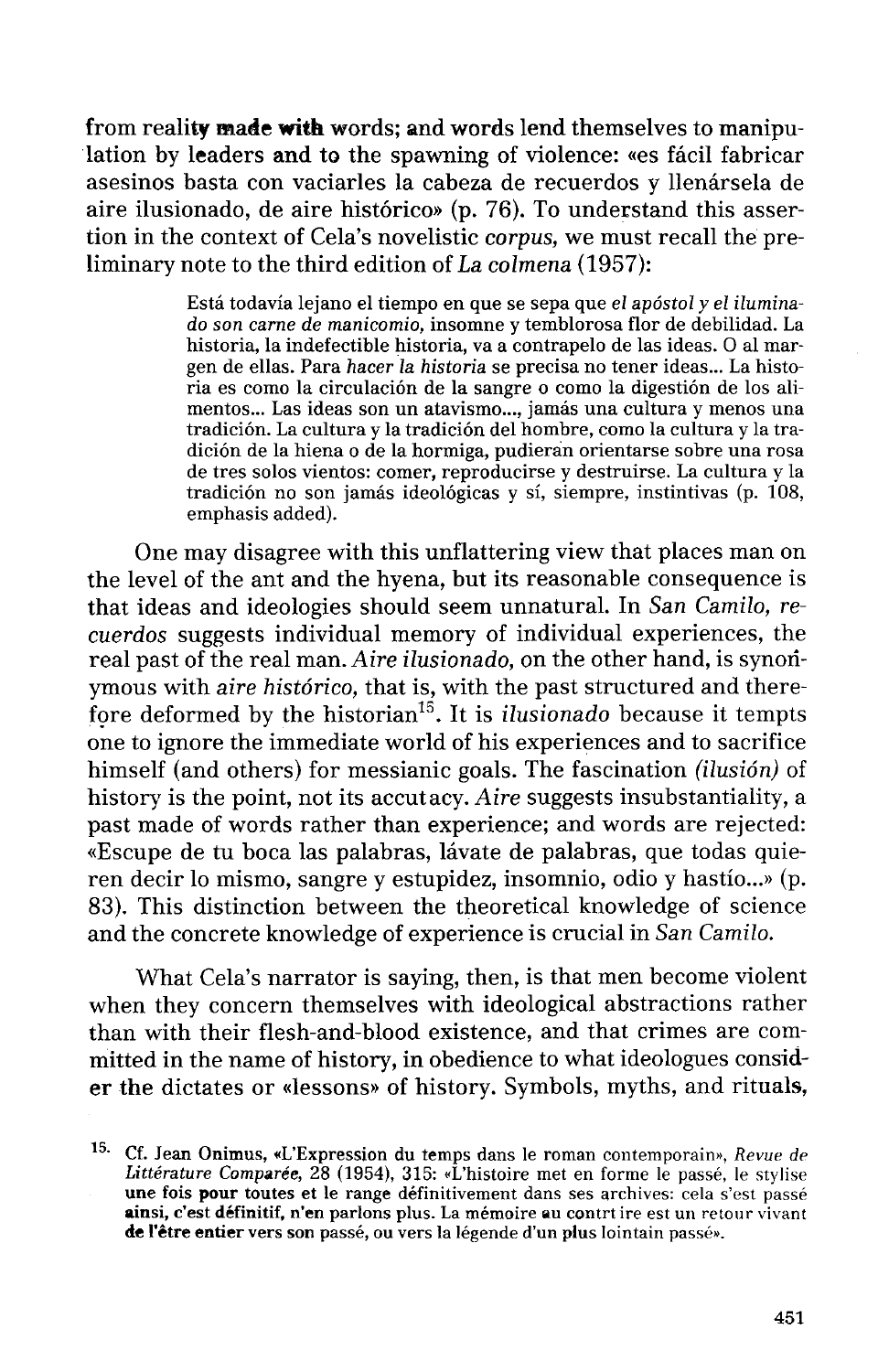the spawn of a history abstracted from experience, are dangerous: «El mundo no se arregla porque a la gente le gusta desfilar con su insignia o con su banderita en la solapa... lo único que cambian son las insignias y las banderitas» (p. 130)<sup>16</sup>. In the mind of Engracia, who dies in the assault on the Montaña barracks, slogans and ritual words have crowded out fiancé, work, and family; and similar slogans come from the other side (p. 230). The point is made most clearly in the description of the parallel funerals of Castillo and Calvo Sotelo. The casket of the former is draped in a red flag and greeted with clenched fists as an orator proclaims: «Juro ante la historia y por mi honor que este crimen no quedará sin venganza» (p. 120). Calvo Sotelo's casket is greeted with the Roman salute and the proclamation: «Juro ante Dios y por España que este crimen no quedará sin venganza» (p. 125).

History and honor, God and Spain, are placed on the same level, that of ritual words leading to violence; and later references to the notions of *limpieza de sangre* and knightly heroism (pp. 294, 297) suggest that the deadly fascination with words and concepts is itself historie in Spain. Cela's narrator feels the attraction of messianism and, occasionally, the wish to partake of its intoxication; but he also knows that the appearance of heroism may mask the biological reality of mutilation or death: «A un héroe de cualquier guerra si le dan un tiro en el espinazo lo dejan paralítico para siempre pero se defiende vendiendo tabaco» (p. 195). The modest cheerfulness («se defiende») of the final clause is clearly ironic.

Fear of the messianic lure of history leads the narrator's Tío Jerónimo to advise him: «A tus veinte años basta con defender el corazón del hielo, esfuérzate por creer en algo que no sea la historia, esa gran falacia, cree en las virtudes teologales y en el amor, en la vida y en la muerte, ya ves que no te pido demasiado...» (p. 329). Although one might object that the theological virtues are also abstractions, the rejection of history here means an affirmation of biological life as more valuable than abstractions and historical mission. It also questions the possibility of reading «lessons» in history, since «la sangre no es tinta indeleble sino manchadiza, las páginas que se escriben con sangre pronto son de muy difícil lectura, en cuanto caen las primeras lluvias se hacen de muy difícil lectura...» (p. 298).

For Cela, any meaning of the Civil War and, indeed, of history

<sup>16</sup> - For an example, see Rafael Alberti, *Teatro,* II, Buenos Aires, Losada, 1964, 103.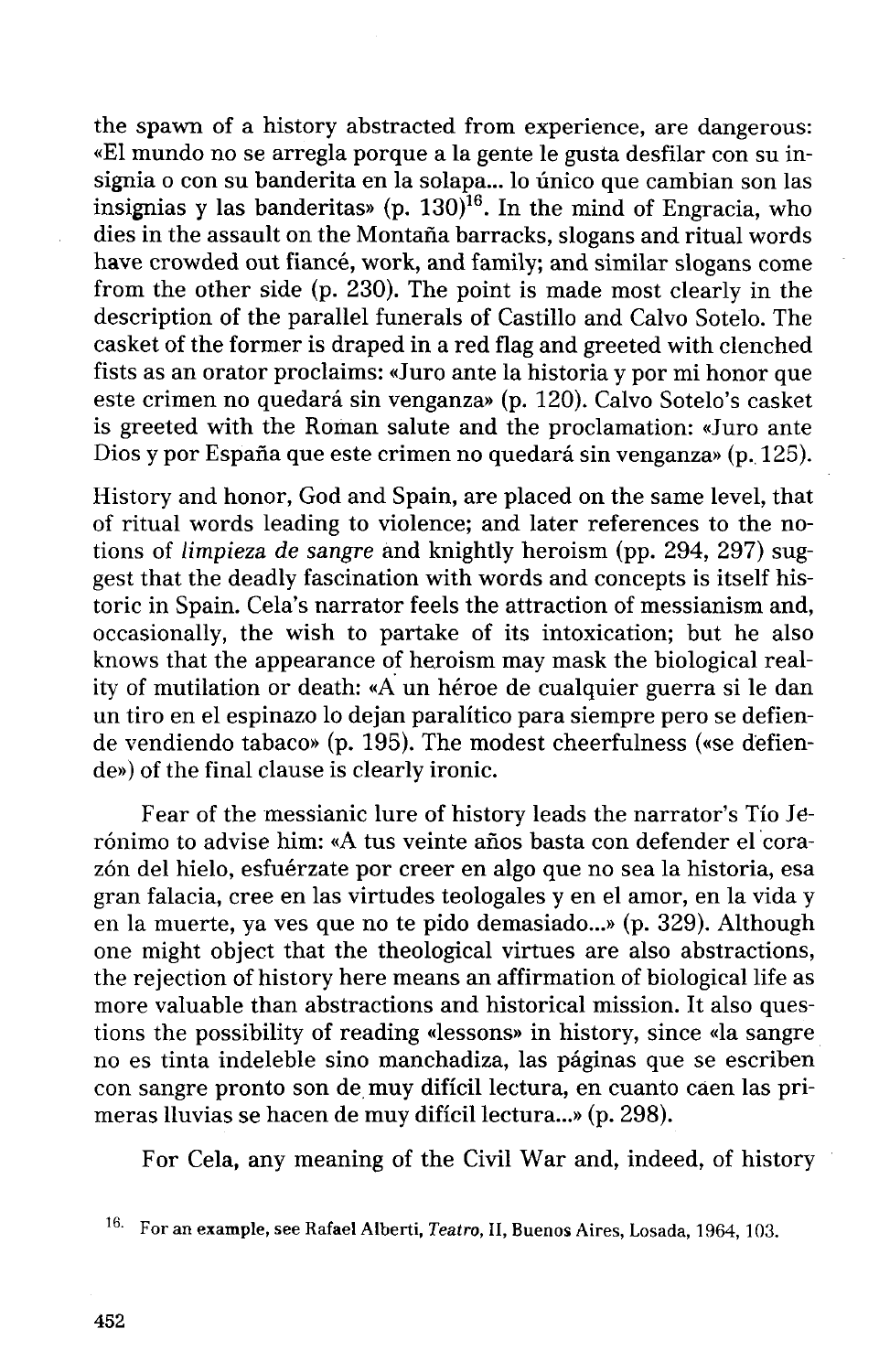must be sought at the level of individual experience. Hence a long and crucial passage from which I shall quote only the central part:

> En la calle de Toledo un camión aplasta a un borracho que estaba vomitando tan tranquilo y sin meterse con nadie en medio de la calzada, en la calle de Mesón de Paredes aborta una criada a la que habían preñado en su pueblo, en la glorieta de Bilbao agoniza un niño con garrotillo, en un reservado de la calle de Arlaban se canta por lo grande hasta que de repente, ¡zas!, un señor se muere de un infarto de miocardio, en la casa de socorro de la calle de la Encomienda curan a dos que se pegaron en la vía pública, en la calle de Velázquez secuestran a un diputado al que van a asesinar, en la calle de Tudescos matan a una puta a navajazos, le dan lo menos veinte navajazos, esto de la puta tiene menos importancia, putas hay muchas y además los crímenes pasionales no cuentan o cuentan poco, a la gente suelen gustarles [sic] pero por lo común son muy monótonos, reiterativos y vulgares, Chinchicida Ducal, infalible, frasco 1.55, la historia vista desde cerca confunde a todos, a los actores y a los espectadores, y es siempre muy minúscula y estremecedora, también muy difícil de interpretar (pp. 77-78).

To complain, as does Ilie, that this passage fails to note the «quaíity and moral implications» of different deaths, to clarify their «physiological, social, or economic causes», and thus reduces violence to «oanal monotony» (p. 36), is to miss the point: Cela's characters share a space, a time, a common humanity, and a fate, death; and his ironic commentary on the murder of the prostitute rejeets the categorization of deaths by their «quality and moral implications». Every death is significant, not from the point of view of the historian, compelled to abstract, but from that of the real individual human beings who kill and are killed. The deliberately monotonous recital of violence reflects the experience of that terrible state of things in which this truth is forgotten and the death of individuals is dehumanized and trivialized.

For Cela, then, the physical or physiological is paramount over the abstract or ideological; and San *Camilo's* principal «explanation» of the Civil War, the explosión of sexual repression into ideologically motivated fratricidal violence<sup>17</sup> , is the most striking example of this primacy. The connection between violence and sex pervades the entire narration. The urge to kill is a physiological phenomenon, an itch in the mouth (pp. 56, 92, 103 *et passim).* Murder provides «unos instantes deleitosos» (p. 47), and the thought of it is related to an erection (p. 56). Sexually tinged and often grotesque violence abounds

<sup>17.</sup> See especially p. 242.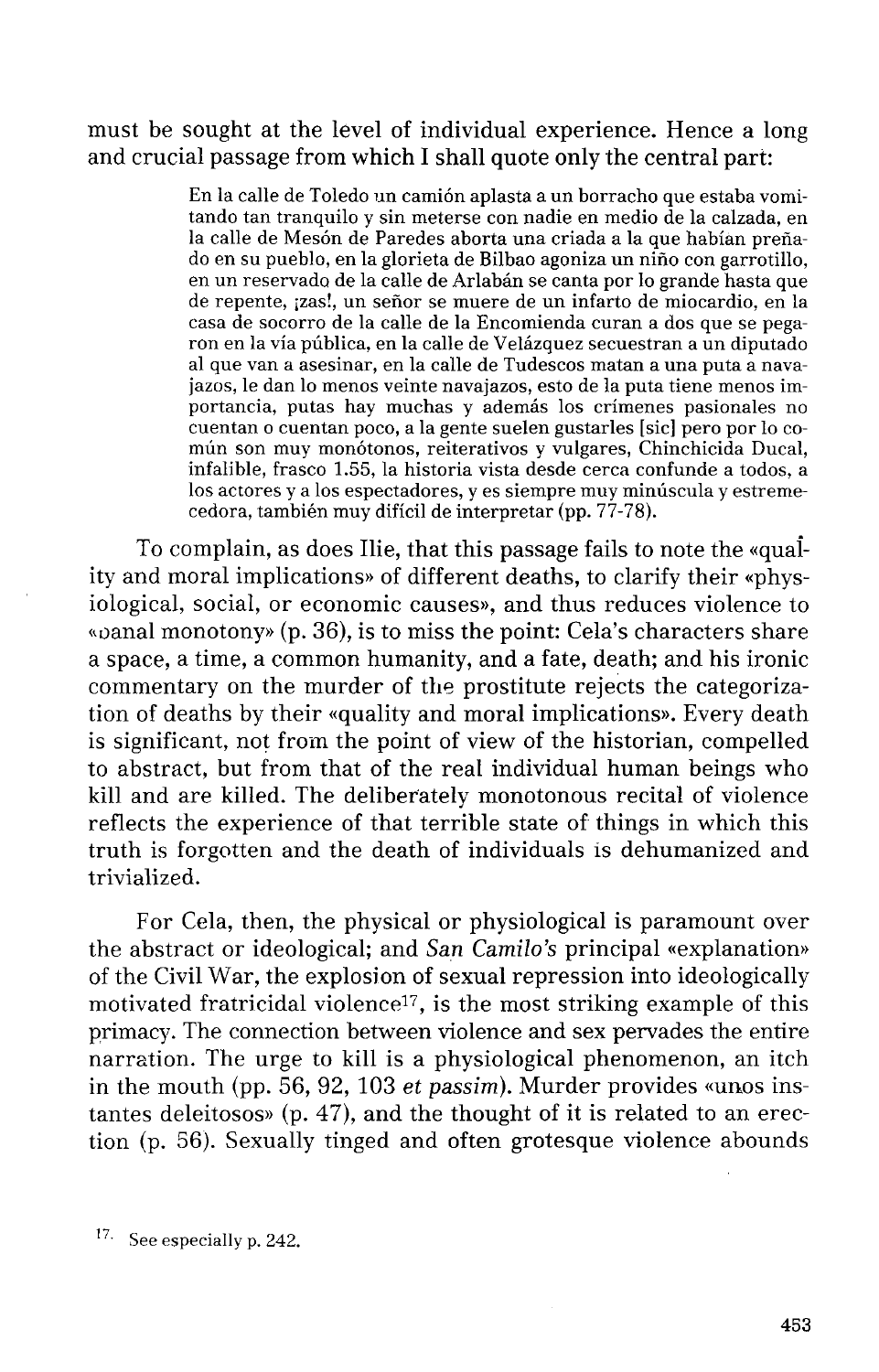(e.g., pp. 66, 257), as it does in the author's other novels $^{18}$ . In this one, the sexual explanation of historical events is made psychologically verisimilar by being presented within the context of the sexual obsessions of a twenty-year old and the peculiar sexual morality of his unele. It is thus a functioning part'of the world of this novel, though we need not accept it as an interpretation of the world in which we ourselves live, any more than we need accept Dostoyevsky's Slavophile and Orthodox messianism when granting it its role in his fiction.

The biological explanation of the War fits with Cela's consistent stress, over the years, on the physiological basis of being, the primacy

cal. We have already noted the autor's declaration that the parameters of humnan culture are physiological: «comer, reproducirse y destruirse.» For Cela, man has no cosmic significance; hence the conclusión of *Pabellón de reposo,* after its accounts of individual sufferings: «El mundo, impasible a la congoja, sigue dando vueltas por el espacio obediente a las complicadas leyes de la mecánica celeste». Man has no valid role as hero, martyr, or messiah. He is, in colloquial terms, *un piernas,* that is, «hombre insignificante, sin posición social ni económica»<sup>19</sup> . Just as Martín Marco says of himself, «y yo hecho un piernas» *(La colmena,* p. 280), so the narrator of San *Camilo* tells his reflection in the mirror:

> Tú no eres Napoleón Bonaparte, tampoco eres el rey Cirilo de Inglaterra a quien asesinaron sus cortesanos metiéndole plomo derretido por el trasero igual que a un mono maricón, tú eres un piernas, un pobre hombre con la sesera llena de ideas gregarias, de ideas redentoras y que no conducen a lado alguno... (p. 13).

Through many repetitions and variations of this theme, the narrator depiets himself as the plaything of forces beyond his control. He is one of many, everyman, not outstanding either as hero or as victim. Nonetheless, each individual, in the ultimate reality of his body, is unique; as Tío Jerónimo says, «el mundo está lleno de desconocidos pero son todos diferentes, te aseguro que son todos diferentes, cada uno tiene su dolor y su gozo, a veces minúsculo, y cuando

See, for instance, Pascual's knifing of his mare at the end of Chapter 9 of *La familia de Pascual Duarte:* «El animalito no dijo ni pío; se limitaba a respirar más hondo y más deprisa, como cuando la echaban al macho».

Jaime Martín Martín, *Diccionario de expresiones malsonantes del español: Léxico descriptivo,* Madrid, Istmo, 1974, p. 200.